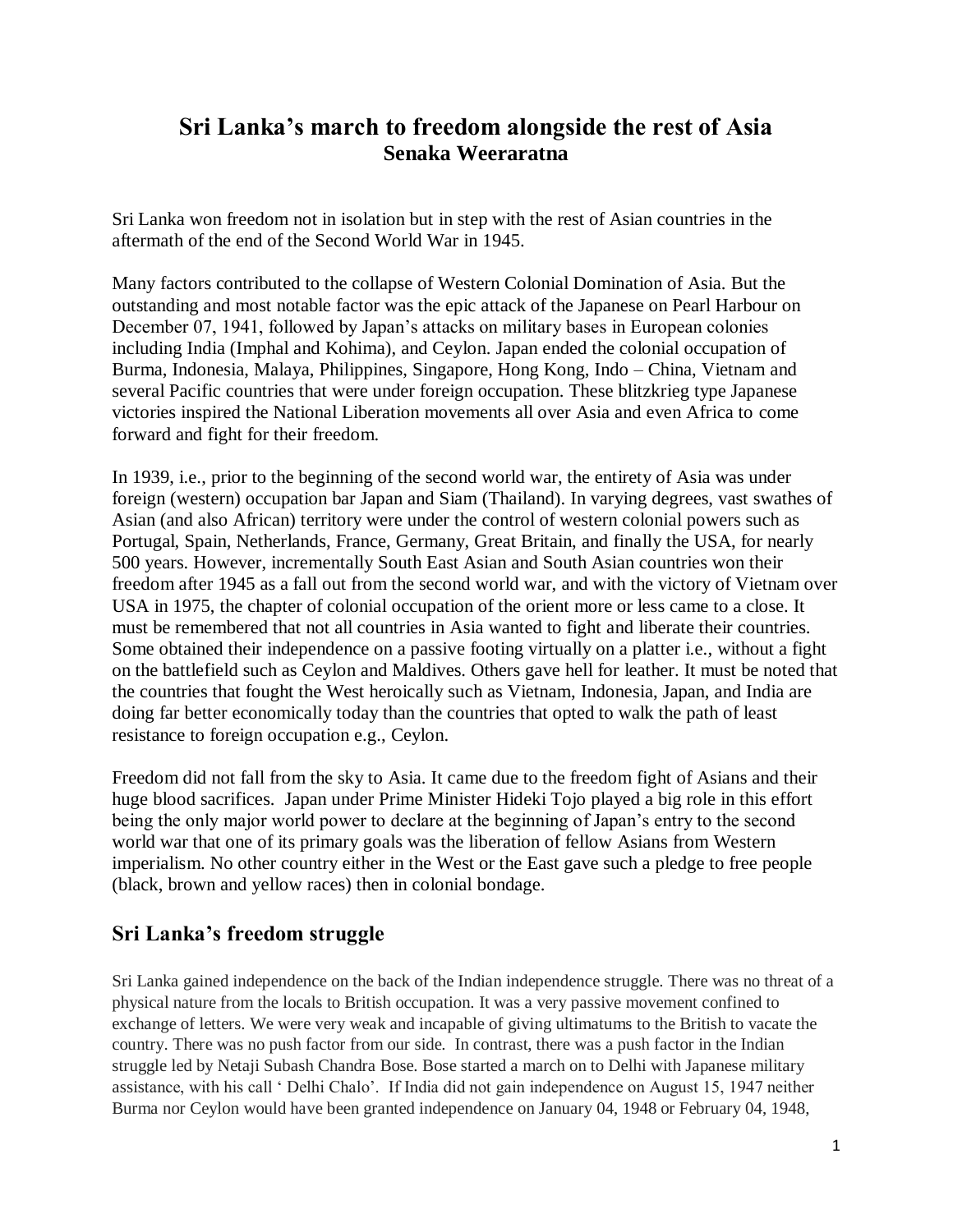respectively. When Britain lost the jewel in its Crown i.e., India, it decided to vacate South Asia altogether.

## **Lessons from India**

The Govt. of India has declared Netaji Subash Chandra Bose as the father of India's freedom struggle displacing Mahatma Gandhi from a pedestal that many thought was unassailable. This represents a historic shift towards changing the grand narrative of India's liberation from British occupation. The colonial hangover of not saying anything to displease the former masters i.e., British Raj, now appears to be a thing of the past.

The view that Mahatma Gandhi using 'Ahimsa' and 'non- violence' in his civil disobedience campaigns won freedom for India has been discarded.

It was a big myth propagated by the British and empire loyalists in India. Gandhi's 'Quit India' Satyagraha campaign launched in 1942 fizzled out with no effect on the colonial Govt. They saw no threat to their colonial rule from Gandhi and the Indian Congress.

#### **Indian Mutiny**

It was the threat of a Mutiny from the British Indian Army soldiers, Navy and Air Force that finally convinced the Labour Govt. of Clement Atlee to quit India. A repeat of the Indian Mutiny of 1857 in 1946 would have ended in the slaughter of 30, 000 British soldiers then resident in India by more than 2, 500, 000 well trained Indian soldiers who had been discharged (demobbed) and returned to India.

The credit given to Gandhi for liberating India has now collapsed. There was no push factor in his campaign. The rest of Asia fought. Japan in particular had a battle plan to liberate India. ('Japan's Master Plan for Victory: What could have been' by Moteki Hiromichi – Tokyo: 2018). Western colonialism in Asia was ultimately defeated by force of Arms on the part of the people of Asia. The Japanese, Vietnamese, Indonesians, Burmese, Indians, Philippines, have all successfully fought the West, resisted foreign occupation and finally won. The exit of the West from the East after nearly 500 years of military adventurism and hegemonic rule is one of the defining landmarks of the 20th century.

It must be admitted however that Netaji received help from both Germany and Japan to wage war against the British then in occupation of India.

It can be asked: If Adolf Hitler did not supply a German Submarine to carry Netaji Subash Chandra Bose out of Germany and to rendezvous with a Japanese Submarine I 29 off the shores of Madagascar, which would then in turn carry him to Penang and later Japan, how would his life story have unfolded then? The level of support rendered by both Germany and Japan to Netaji to raise the Indian Legion in Germany, and the Indian National Army in Singapore, was pivotal to enable Netaji to play the role that he did eventually. Trying to be politically correct should not lead to sidelining or suppressing important facts from the narrative.

# **De – Colonization**